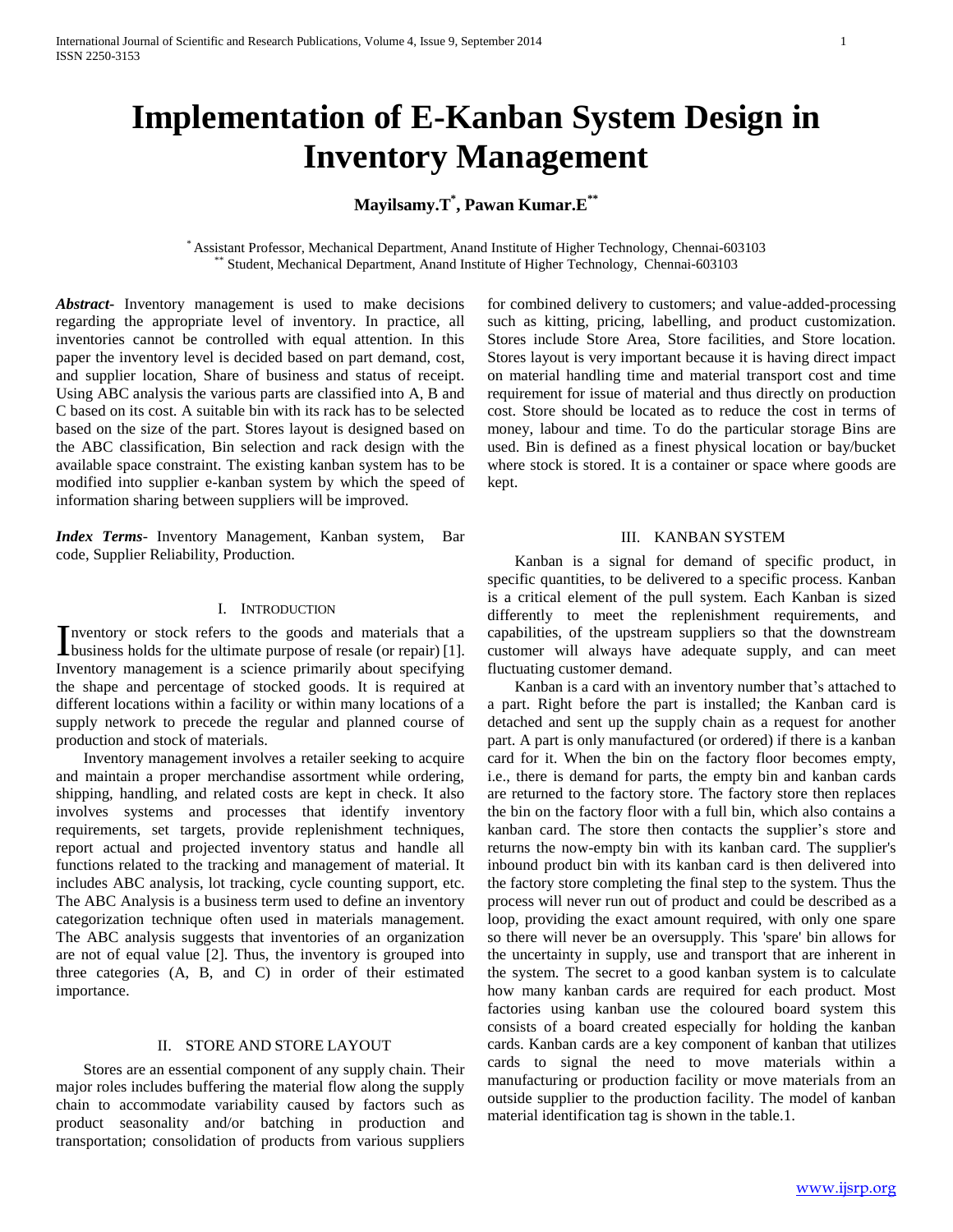| <b>Material identification tag</b> |  |
|------------------------------------|--|
| Supplier                           |  |
| Part number/Code number            |  |
| Description/Specification          |  |
| Received Qty/Weight                |  |
| Challan number                     |  |
| Container number                   |  |

## IV. E-KANBAN SYSTEM

 Instead of using a manual system (either fax or e-mail), an electronic signal sent to the supplier. There is no physical card. E-mail or other electronic notification is automatically generated and send to the supplier; the signal would specify the number of parts to be needed. The quantity will be based on the usage, which is usually tracked using a bar-coding system. Usually requires implementation of a custom system or customization of a standard ERP system [3]. It works well that need to manage many part numbers. The ideal Kanban system is an E-Kanban system. An electronic signal is used to indicate that a Kanban representing a specific quantity of parts has just been drawn or consumed. The signal goes directly to the upstream supplier, internal or external, where a new order is automatically processed for a replacement of the same item in the desired quantity, to be delivered within an agreed upon time span.

 Electronic Kanban (sometimes referred to as e-Kanban) is a signalling system that uses a mix of technology to trigger the movement of materials within a manufacturing or production facility. Electronic Kanban differs from traditional Kanban in that it uses technology to replace traditional elements such as Kanban cards with barcodes and electronic messages [4]. A typical electronic Kanban system will see inventory marked with barcodes which are scanned at various stages of the manufacturing process to signal usage, messages are then relayed to internal/external stores to ensure restocking of products. E-Kanban systems can be integrated into enterprise resource planning (ERP) systems. Integrating E-Kanban systems into ERP systems allows for real-time demand signalling across the supply chain and improved visibility. Data pulled from E-Kanban systems [5] can be used to optimize inventory levels by better tracking supplier lead and replenishment times eliminates lost cards. Figure 1 represents that various activities involved in the inventory management system.



## **Fig.1 Inventory Management activities**

#### *A. Daily quantity of child part*

 Daily quantity of the Customer is taken as primary consideration.

#### *B. Supplier location*

 It shows the location of the supplier (i.e. local, other State and International).There are plenty of suppliers and are categorized into three types:

 *Local* – those who are located in and around the Company, *Other States* – the suppliers located outside, *International.*

#### *C. Supplier Location*

 Supplier location denotes the distance of the supplier from the company.

#### *D. Supplier Reliability*

 Reliability is simply defined as the ability of a company to consistently supply an acceptable product at the required time.

#### *E. Internal production lot size*

 The number of parts created during the use of a particular tooling setup.

#### V. BAR WIDTH CONFIGURATION TABLE

 The table 2 shows the bar configuration for each character in the Code 39 set. Note that the \* character is used only for the start/stop character. It must be the first and last character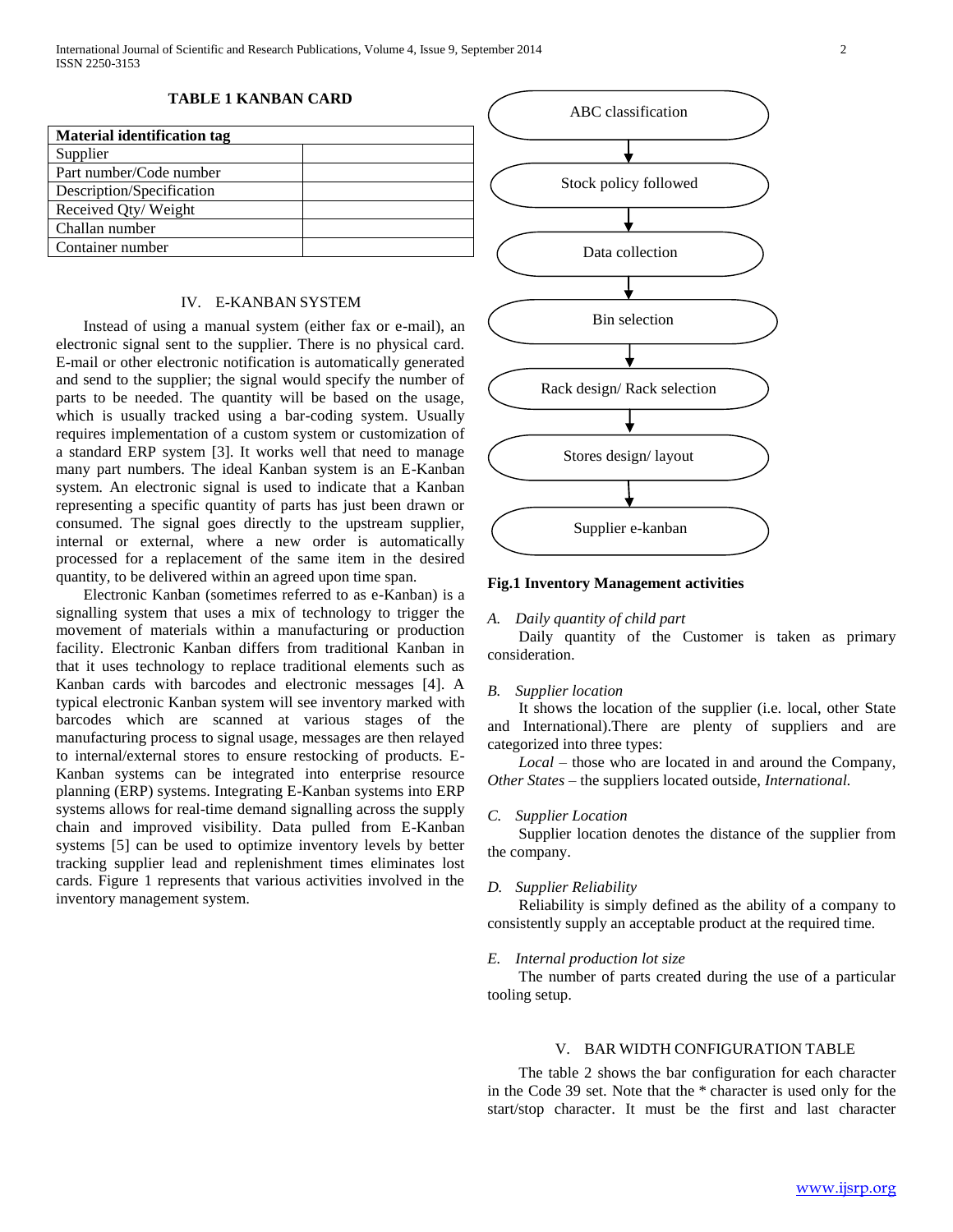appearing in the complete barcode. Decoders do not usually transmit this character as part of the data string.

## **TABLE 2.BAR WIDTH CONFIGURATION**



Bin Type and Number of Bin Calculation formula

$$
N = \sum_{n=1}^{\infty} B_n \qquad \qquad \cdots
$$

1

2

--------

 $-$ -------- 3

Where,

$$
\sum_{n=1}^{\infty} \mathbb{E} = \sum_{B_1 + B_2 + B_3 + \dots + B_{n=1}}
$$

N = Total number of bin type. B=bin  $n = 1$  to  $\alpha$ 

Number of bin required,

$$
B_n = \frac{N_d \cdot D_q}{B_q}
$$

Where, **Bn=**Number of bin **Nd=**Number of days in store **Dq=**Daily quantity **Bq=**Quantity per bin

## VI. APPLICATION OF E-KANBAN SYSTEM

 Electronic kanban systems or closely related kanban type systems have been developed during recent years. However, the scientific reports and descriptions of electronic kanban system or their implementation are rare.

 Several articles describe the advantages of electronic signals over the cards [7]. Some articles notice that electronic kanbans are in use to some extent, but they do not include more detailed information of the principles and practices utilized. [9][10] Motor vehicle manufacturers have been the first companies reported to have electronic kanban systems in place. Rover used as early as 1986 an EDI based signalling system used to pull materials from the suppliers. General Motors was reported in 1990 to have bar-code based pull production system. [10] Toyota studied the possibilities of replacing the card based kanban with an electronic system in 1999. Toyota had a working interned based kanban solution in their factories in France and England in the year 2000 to pull materials from suppliers. [6] The suppliers attach a bar-code to each delivered container, which is used for batch identification. After the material is used the bar-code is removed from the container. However, the practice described above has some push control features. The orders or pull signals are sent based on the production schedule, not the realized production or system status. Ford has implemented a simple barcode based pull production system called SMART. BMW is reported to have an electronic kanban system in place. ERP vendors such as SAP have included kanban functionality in their products. The SAP solution utilizes RFID tags attached to containers to automate batch identification and location tracking. The manufacturing decisions can be made based on accurate information of production batch status. Most of the electronic kanban systems described use RFID-codes or bar-codes in production batch identification. Bar-codes are applied more often to manage material flow between companies, because the containers are used for different batches. RFID tags are more applicable in inter-company situations because the same containers are used many times. The earlier mentioned Toyota example is limited only to pull the materials from the suppliers. Toyota still uses card-based kanbans in its own manufacturing operations [12].

#### VII. E-KANBAN BENEFITS

- i. Reduces manual card handling and order-entry activities.
- ii. Clarifies communication with suppliers.
- iii. Enables real-time visibility of demand signals.
- iv. Speeds analysis of supplier performance.
- v. Allows efficient analysis and adjustment of Kanban quantities.
- vi. An electronic kanban system has many advantages over the traditional kanban system. It is as simple as the traditional kanban, but signals are transferred faster.

## VIII. CONCLUSION

 The study suggests that the most of the original Kanban ideas should be followed while planning an electronic kanban system. However an electronic kanban system gives possibilities